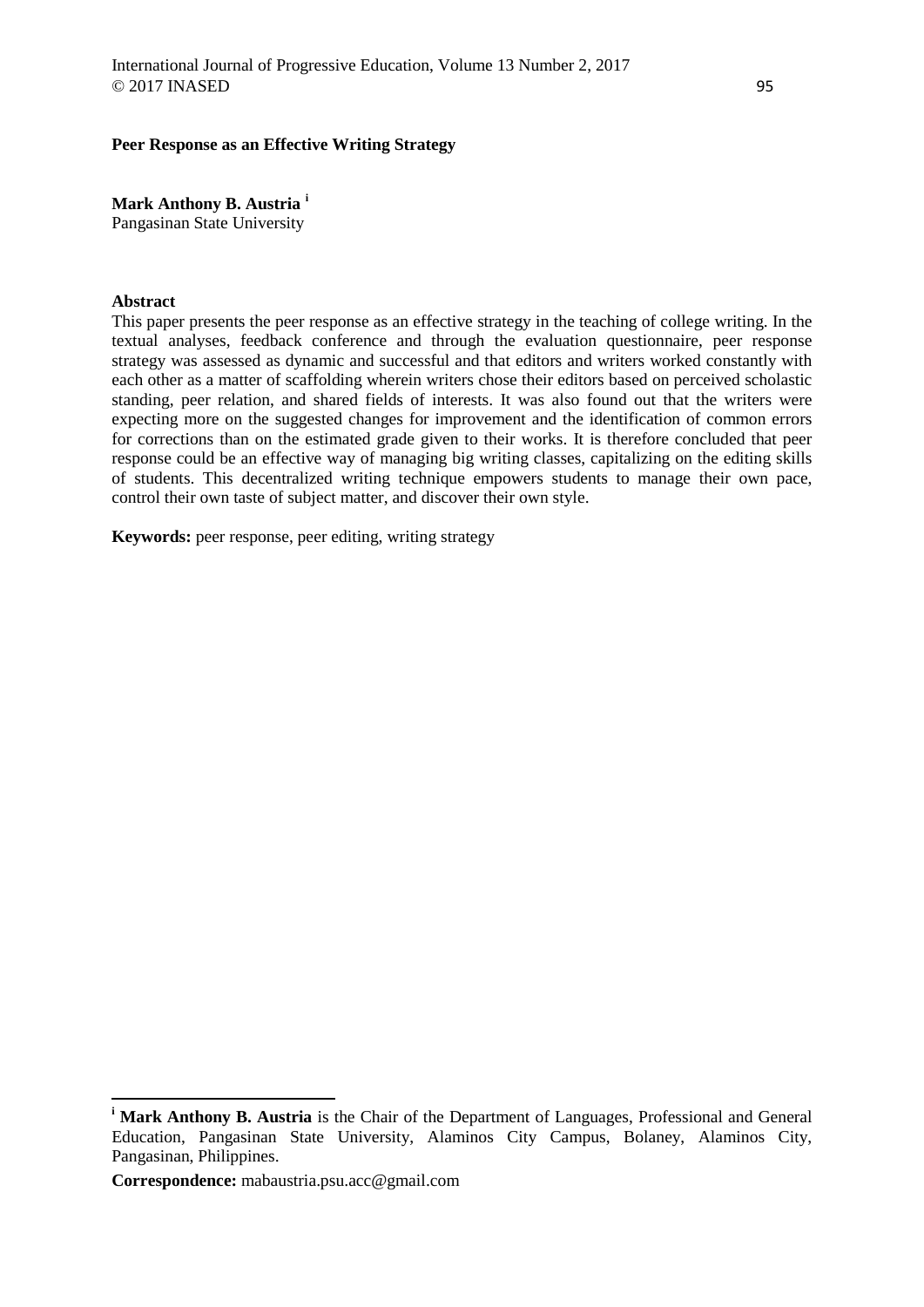# **Introduction**

This study was designed to obtain information on the relevance of peer response as an effective strategy in teaching college writing. As writing remains an essential medium of learning not only that it serves as an outlet for student creativity and intellect but also as another instrument in assessing their verbal and mental developments where all other types of learning emanate from. Thus, writing is given high regard in schools, be it in any form of academic and professional papers that are required to students and which are usually given much weight in the grading system.

Peer response can be defined as the 'use of learners as sources of information and interactants for each other in such a way that learners assume roles and responsibilities normally taken on by trained teacher, tutor, or editor in commenting on and critiquing each other's draft in the process of writing' (Liu and Hansen, 2002:1). Considering writing as a recursive process involving subprocesses such as generating ideas, focusing, structuring, drafting, evaluating, and reviewing (White and Arndt, 1996), peer response creates a comfortable and trusting writing environment for students (Liu and Hansen, 2005).

As usually practiced, peer response is reserved for experts, those who excel both in craft and substance. In a writing class in English, that would be the job of the teacher, who reads, edits, and judges the works of his students based on craftsmanship and substance. If there are about fifty students in a class, it would literally mean a great job. Hence, it is neither practical nor necessary that the teacher alone should pass judgment over a written work. To help out the students become better writers, they must develop their own editorial skills, practically because they are the very first readers of their own works.

However, teachers seldom do give their students an opportunity to pass judgment on their classmates' works. So, students are missing out an essentially important aspect of the writing process, i.e. the social dynamics of writing. Students usually are given instructions to write an article and submit it the next day. Upon submission, instructor reads it, edits it, assigns it a grade, and records it (or returns it to the writer for improvement and resubmission). That is basically the flow of a writing class in most English classrooms in the Philippines. While it is true that the article has been checked and returned by the teacher to the student, it cannot be denied that only the teacher was the sole reader and editor of the text—the sole judge of its craft and substance. It cannot be denied, too, that students would just accept whatever the judgment passed was (and sometimes the teacher does not even provide feedback). Liu and Hansen (2005) believe that 'when properly implemented, peer response can generate a rich source of information for content and rhetorical issues, enhance intercultural communication, and give students a sense of group cohesion'.

In peer response, merely finding problems in a piece of writing is not enough. A peer reader should offer some solutions to the problems that have been identified. Individual conferences, selfevaluation, and peer evaluation all help English teachers manage the study load, the biggest single obstacle to writing assignments in many writing classrooms (Readence, Bean & Baldwin, 2001). Further, it also believed that the students should be introduced gradually to the writing process and encouraged to improve their writing through prewriting and careful revision. With these also in mind, the researcher implemented this peer response to immerse students through the varying stages of the writing process, with students acting as writers and editors of their works (Salomone and McDonald, 2005).

The researcher (also the instructor in the writing classes) always believes in the thought that writing is a dynamic process; consequently, to add more actions to the process, it (process) has to involve more students and not only the writer and the teacher in the different stages of writing. To solve this impasse, the researcher came up with a more liberating and emancipating writing strategy in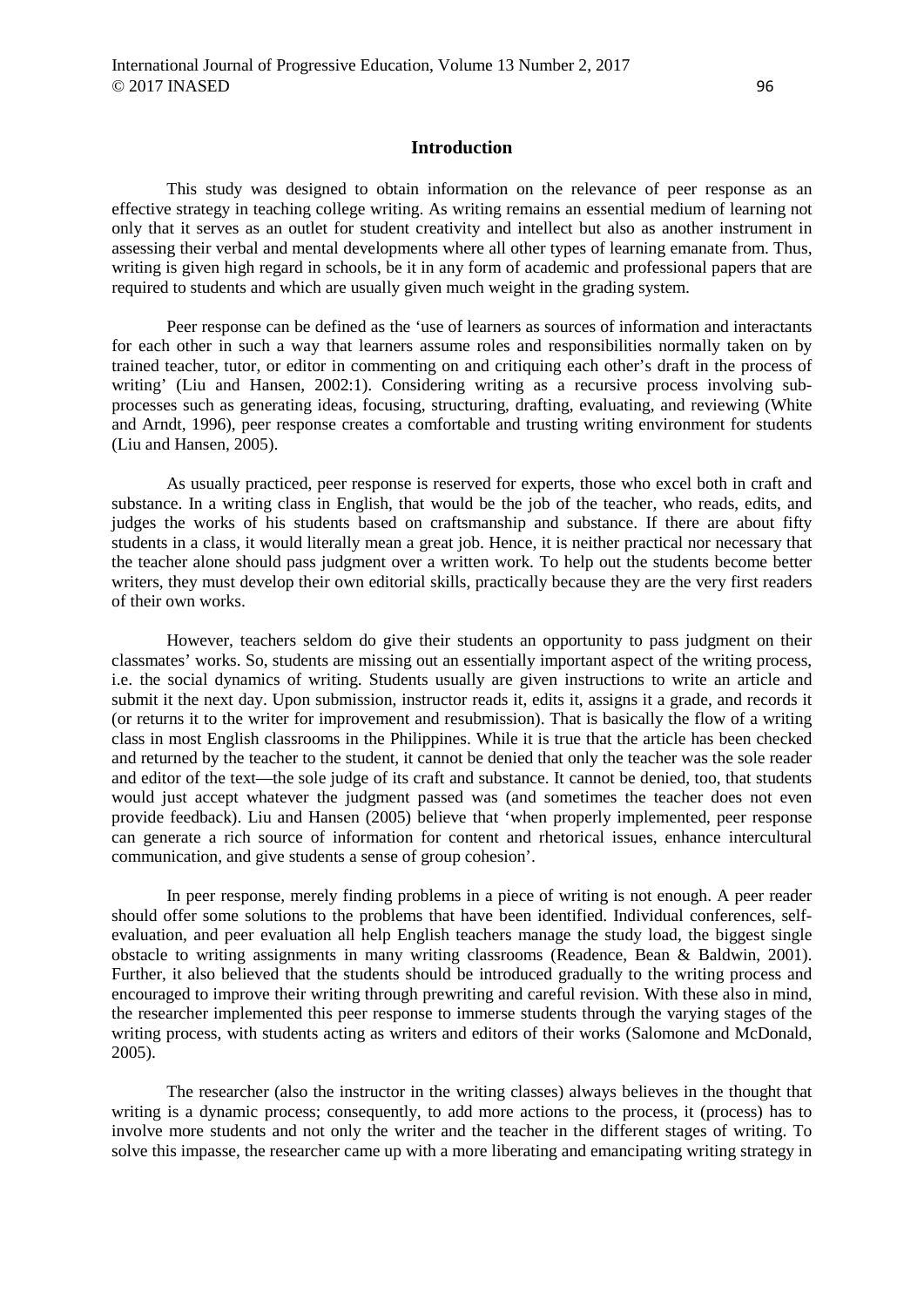his writing classes: the peer response as a critical strategy for improving students' writing (Bijami, Kashef & Nejad, 2013).

# **Theoretical Framework**

Peer response (or peer review, peer tutoring) has been used since the ancient Greek era (Topping, 2006). Peer response is supported by several theoretical frameworks. Peer response is supported by the collaborative learning theory, which holds that learning has to be socially constructed through interaction with peers (Bruffee, 1984; Eryaman, 2008; Eryaman & Genc, 2010). Support for peer response also comes from Vygostsky's zone proximal development theory (1978), which holds that the cognitive development of individuals results from the guidance (scaffolding) of more experienced peers. Also supportive of the peer response is the socio-constructivist theory (Vygotsky, 1978), which holds that knowledge is socially-constructed as a result of interaction among students, and where the density of learning activities takes place (Guiterrez  $\&$  Stone, 2000). This interpersonal relationship may be effective when students have more contacts with other students, thereby generating more ideas (Goalty, 2005), developing an inventory shared knowledge (Henderson & Bradley, 2008; Prior, 2006; Gutierrez, 2008), that in the end creates a writing community, in which student-writers tend to work with more advanced peers (Gee, 2005; Lave & Wenger, 1991). Hence, the writing process becomes interwoven with the social, cultural, historical, and linguistic orientations of the student-writers (Bomer & Laman, 2004). These initiatives have been also commonly seen in the classrooms as peer tutoring, cooperative learning and peer collaboration (Christianakis, 2010). Hence, a growing range of researchers has highlighted the use of peer feedback because of its social, cognitive and affective benefits (Hinkel, 2004; Lundstorm & Baker, 2009; Min, 2008; Pol, et al., 2008; and Storch, 2004), which guides student learning (Orsmond, et al., 2013).

### **Objectives of the Study**

With the above premises, this study was set at ascertaining the dynamics of peer response as an effective strategy in teaching college writing. Its purpose was to provide teachers of English with the practical skills and raise awareness on the importance and implementation of this writing strategy in the classroom. Specifically, it is aimed at (1) assessing the dynamism of the peer response for both the writers and the editors; (2) determining the factors considered by the editors in choosing the writers they are to work with, and vice versa; (3) finding out editors and writers' expectations; (4) identifying the most common writing problems committed by the writers as noted by the editors; (5) describing the editor-writer relationship; and (6) highlighting the success and effectiveness of the peer response.

## **Significance of the Study**

This study is expected to humbly provide practical knowledge and skills to English teachers, most importantly the teachers of writing classes, in the employment of a more emancipating writing policy that would liberalize their classrooms from the teacher-centered practice of judging student writings to a student-centered one. The findings of the study will help the students achieve and appreciate the essence of being a writer and an editor as well. Moreover, the findings of the study may provide English classrooms with some strategies and techniques to immerse students into actual practice of the writing process in the context of the backward approach in language teaching and learning.

## **Methodology**

This study can be considered as qualitative and descriptive-interpretative because it describes the evaluation of the participating students on the peer response strategy employed by the researcher.

#### **Participants**

The participants of this study were 155 students (all from three freshmen writing classes during the second semester of academic year 2014-2015) of Pangasinan State University in Alaminos City. It turned out in the end of the sessions that 30 students were selected as editors, and there were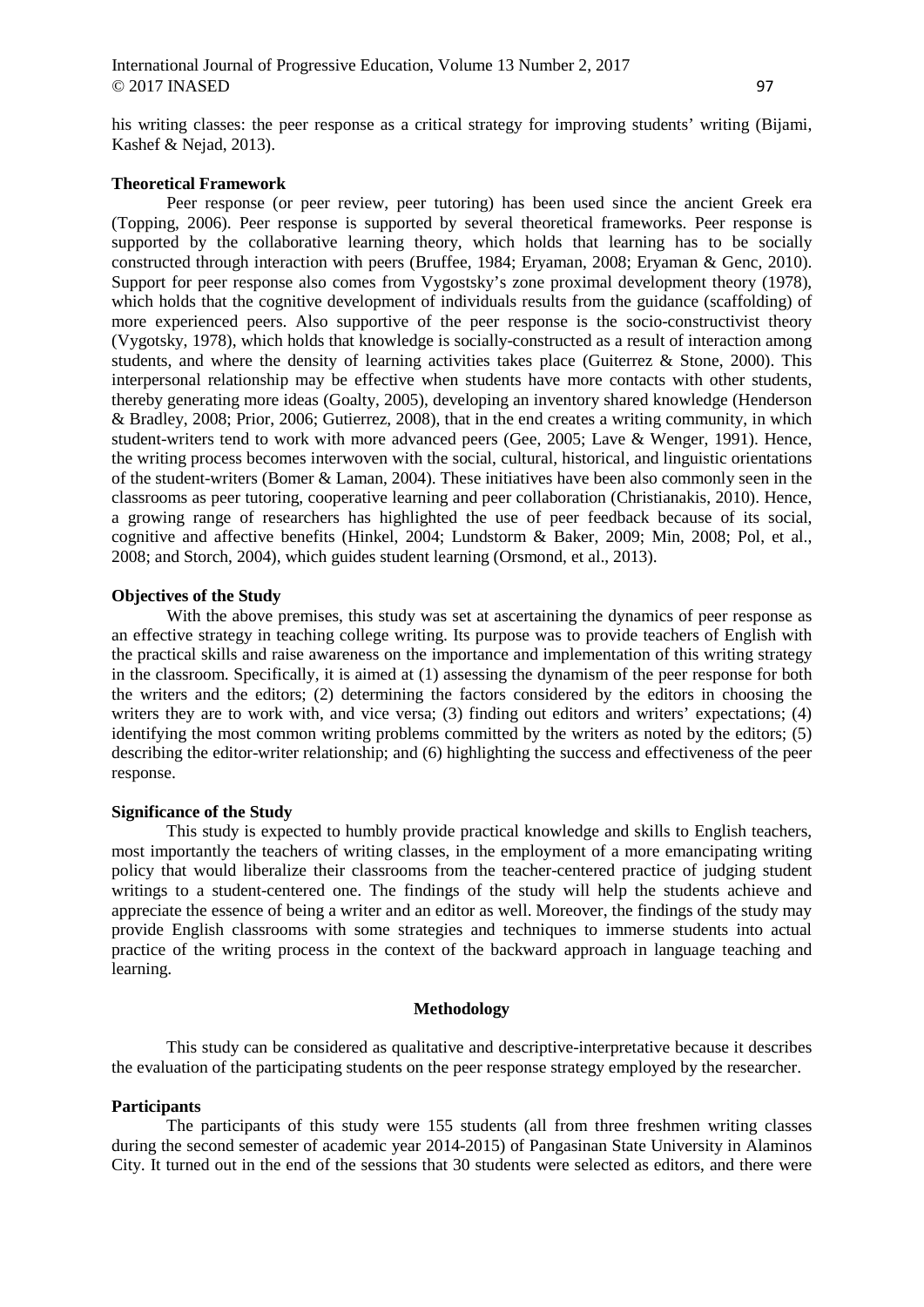125 student-writers. Not only were the participants' evaluation responses taken into account but also the observations of the researcher during the various sessions of the writing activity.

# **Peer Response Guidelines**

The peer response sessions had the following guidelines, to wit:

| <b>Activities</b>                                                                                                                                                                                                                                                                                                                          | <b>Time Frame</b>                                |
|--------------------------------------------------------------------------------------------------------------------------------------------------------------------------------------------------------------------------------------------------------------------------------------------------------------------------------------------|--------------------------------------------------|
| The instructor tells the students that each of them must<br>$1_{-}$<br>choose a peer to be his editor. Then he discusses the peer response<br>and writing session proceedings, including the manners of planning,<br>drafting, editing, and revision.                                                                                      | Week<br>1<br>Wednesday                           |
| 2.<br>Every week, instructor assigns ten students to write 5-<br>paragraph articles on any topic of interest. Students write the first<br>and second drafts during the weekends.                                                                                                                                                           | Week 1-Friday                                    |
| Students submit their second draft to the editor of their<br>$\mathcal{E}$<br>choice for critiquing. This may be done in a form of printed copy<br>submission or online submission (e-copy). Editors read, proofread<br>and edit the second drafts; and write their observations and<br>comments as marginal notes or on a separate sheet. | Week $2 -$ Monday                                |
| Editors return the articles to the writers for revision, with<br>$\mathbf{4}$ .<br>comments attached.                                                                                                                                                                                                                                      | Week $2$ – Tuesday                               |
| Writers resubmit the revised articles to their editors for<br>$5^{\circ}$<br>'mirroring'. If suggestions were followed and noted errors were<br>corrected, editors mark the article as 'revised', and forward it to the<br>instructor.                                                                                                     | $\mathcal{D}_{\mathcal{L}}$<br>Week<br>Wednesday |
| The instructor accepts the article, reads and comments on it.<br>6.<br>If errors are further noted, he returns it to the writer for further<br>revision. Otherwise, he shall mark it as 'final in form', and shall be<br>given a grade.                                                                                                    | Week<br>$\overline{2}$<br>Thursday               |
| Steps 2-6 are repeated until all student-writers have done<br>7.<br>their articles.                                                                                                                                                                                                                                                        | Week 2-Friday                                    |

### **Basic Assumptions**

The peer response underscored two basic assumptions, namely (1) the writer writes a not less than a 5-paragraph article, says what kind of writing it is, what general purpose it has, accepts the judgments of the editors, and abides by the comments of the editor; and (2) the editor gives the writer editorial comments by the margin, or on a separate sheet, tries to meet the expectations both have agreed on, and provides suggestions to the writer as to how to change his work for the better.

### **Data Gathering Procedures**

During the feedback conference, questionnaires and interviews were used as data gathering instruments to obtain information to (1) assess the dynamism of the peer response for both the writers and the editors; (2) determine the factors considered by the editors in choosing the writers they are to work with, and vice versa; (3) find out editors and writers' expectations; (4) identify the most common writing problems committed by the writers as noted by the editors;(5) describe the editorwriter relationship; and (6) highlight the success and effectiveness of the peer response. Constant observations and monitoring were done as well all throughout the duration of the writing session. Their works were kept on file for further reference; i.e. the student drafts were scanned individually to find out common errors committed and the suggestion sheets or marginal notes were also noted to identify what editors gave their writers. Ratings given by the editors on the draft and revised manuscripts were also taken into account to determine meaningful improvement.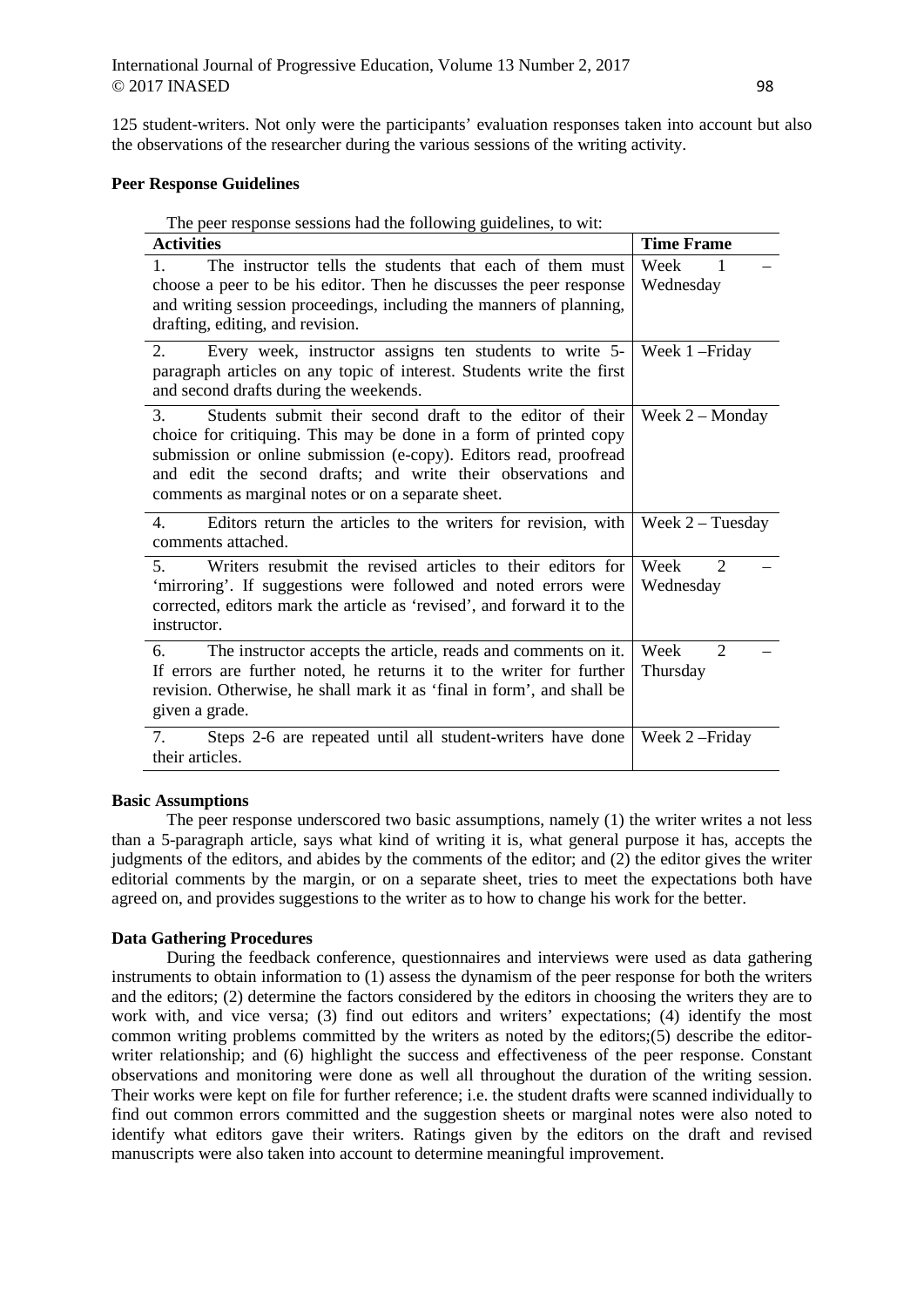### **Results and Discussions**

As this study ascertainied the dynamics of peer response as an effective strategy in teaching writing, the results were summarized and presented in tables, whenever applicable, for greater and easier description, interpretations and reference.

#### **Assessment of the Dynamism of the Peer Response**

The editors and writers were asked as to the dynamism of the writing experience they had during the peer response sessions. As shown in Table 1, the activity was rated as *dynamic* by both the editors (86.7%) and the writers (94.4%), respectively.

This dynamism may be founded on the assumption of peer response in which the writer comes to the editor for relationship, having in mind the intention to establish a dynamic and interactive exercise. Hence, the purpose of this exercise is to arrive at agreements on the basis for a writer and editor 'connection'.

| <i>Assessment</i> | <b>Writers</b> |            | <b>Editors</b> |            |  |
|-------------------|----------------|------------|----------------|------------|--|
| <b>Results</b>    |                | %          |                | %          |  |
| Dynamic           | 118            | 94.4       | 26             | 86.7       |  |
| Not dynamic       |                | 3.2        |                | 13.3       |  |
| Does not matter   |                | 2.4        |                |            |  |
| <b>Total</b>      | 125            | <i>100</i> | 30             | <b>100</b> |  |

**Table 1.** *Dynamism of the Peer Response, by Editors and Writers*

This concept of discourse highlights the need for interactions and exchange of not just views, emotions, values, and beliefs, but that of techniques and styles as well, that oftentimes are provided by a "dedicated" reader of the text made, which of course in this case, is the editor. Draayer (1990) supported this with his advice to students,

*"It is neither possible nor desirable for the teacher to be your only editor. In order to grow as a writer, you must develop your own editorial skills. Editing raises specific obstacles you have to overcome. Some of these have to do with understanding the art and craft of writing, but others have a more personal basis. As a student, you should experience both the technical and interpersonal sides of editing, where your social skills and responsive abilities as writers and editors come together."*

With this, peer response has been essentially utilized to better improve learning by allowing students construct their own knowledge through social interface (Liu, et al., 2001). It is claimed that students learn while reading the works of their peers (Zhao, 2014). Essentially, peer response is conducted to improve the writing skills of students (Corbin, 2012), to increase motivation to write collaboratively (Farrah, 2012).

#### **Factors on Choosing Writers and Editors**

When the editors were asked on how they chose the work to edit, and writers were asked on how they chose their editors, varied answers came out; hence, the researcher clustered these responses into four common factors as shown in Table 2.

How the editors considered their choice of writers were *by class standing* (rank 1, 39.2%), *by shared field of interest* (rank 2, 36.0%), *by peer relation* (rank 3, 24.0%), and *by certain personal standards* (rank 4, 0.8%), respectively. As for the writers, they chose their editors *by peer relation*  and *by shared field of interest*, (tied at rank 1, 36.67%), *by certain personal standards* (rank 2, 16.67%), and *by class standing* (rank 3, 10.0%), respectively.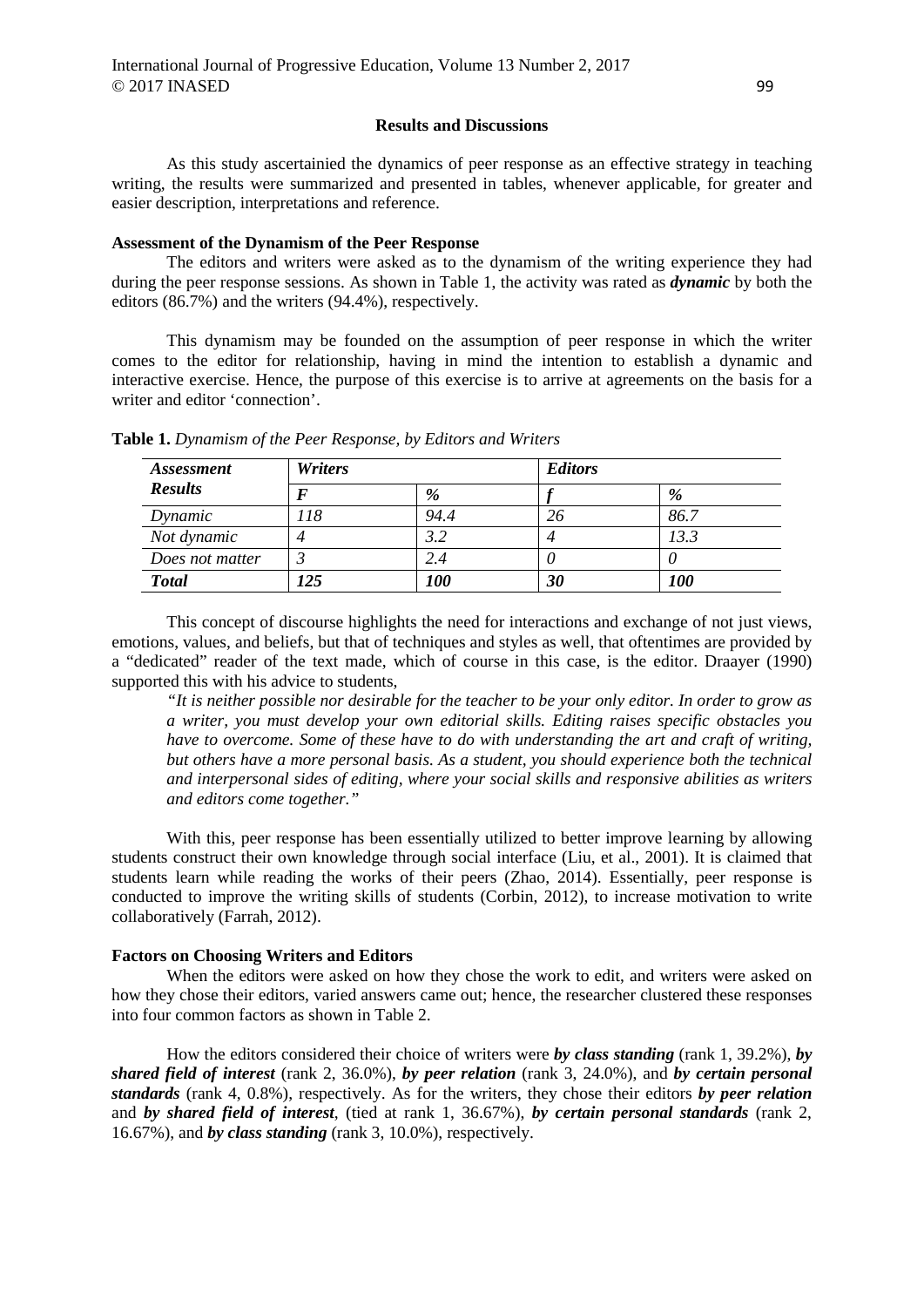| <b>Factors Considered</b>     | Writers chose their editors |            | <b>Editors chose their writers</b> |            |
|-------------------------------|-----------------------------|------------|------------------------------------|------------|
|                               |                             | %          |                                    | %          |
| By peer relation              | 30                          | 24.0       |                                    | 36.67      |
| By class standing             | 49                          | 39.2       |                                    | 10.00      |
| By shared field of interest   | 45                          | 36.0       |                                    | 36.67      |
| By certain personal standards |                             | 0.8        |                                    | 16.67      |
| <b>Total</b>                  | 125                         | <i>100</i> | 30                                 | <i>100</i> |

**Table 2.** *Factors on Choosing Writers and Editors*

This implies that the editors and the writers have exercised certain degrees of standards in choosing their editors, and in accepting their writers. Furthermore, as Aquino, et al (2000) underscored the importance of proofreading and editing by positing that it is integral to have someone, who is a better reader, to edit the work. Presumably, that better reader (editor) is someone who is academically better than the writers yet he may whom he shares common interests with. These choices have reflected their preferences with respect to the academic standing (in choosing editors) and shared fields of interest and peer relation (in choosing writers). Friendship bias (as found in Cheng & Warren, 2005; Harris & Brown, 2013; Azarnoosh, 2013) and non-proficient editors (as found in Hu, 2005; Rollinson, 2005; Tsui & Ng, 2000) were not problems.

Further, since writers choose their editors (or vice versa) by shared fields of interests and peer relations, the more they are comfortable when giving feedback and the better they understand one another (Zhao, 2014). Rollinson (2005) further noted that writers need an audience that understands them so as to remove difficulty and immediate response is given.

### **Expectations of Writers and from Editors**

The researcher used what Draayer (1990) spelled out on what writers might want from editors and/or what editors may be giving their writers; these are (a) questions about the work, (b) suggested changes, (c) list of strengths, (d) list of weaknesses, (e) list of things the editor observes or notices, (f) an estimate of the mark writers would like to receive, (g) corrections, (h) ideas to expand in the writing, (i) discussion of content, and (j) praise. The editors were asked to identify three things that they give their writers after editing their works. The writers were also asked to identify three things they expect to receive from their editors. Their responses were recorded in Table 3.

| <b>Expectations</b>    | What writers want from editors |      | What editors give their writers |      |
|------------------------|--------------------------------|------|---------------------------------|------|
|                        | F                              | Rank |                                 | Rank |
| Praise                 |                                | 8.5  | 4                               | 6.5  |
| Corrections            | 76                             |      |                                 |      |
| Discussions of content | 30                             |      | 10                              |      |
| <i>Strengths</i>       | 18                             | 6    | 4                               | 6.5  |
| Weaknesses             | 13                             |      | 4                               | 6.5  |
| Ideas to expand        | 72                             | 3    |                                 |      |
| Things he notices      | 49                             | 4    |                                 | Q    |
| Estimate of grade      |                                | 8.5  | 4                               | 6.5  |
| Suggested changes      | 98                             |      | 23                              |      |

**Table 3.** *Expectations of Writers and from Editors*

The editors and writers had clear expectations on what to give and what to receive. These are the *suggested changes* (rank 1), *ideas to expand and corrections* (tied at rank 2) and *discussion of content* (rank 3). The editors and writers have positively been looking forward to complimenting each other, committing themselves to common expectations and interests, and responding to writing needs that both care about; thus establishes relationship between editors and writers (Howard, 2010). Writing well is not the solitary job of the writer, as an engineer works hand in hand with his architect to see to it that the masonry satisfies the intended design. Therefore, it would be a better practice if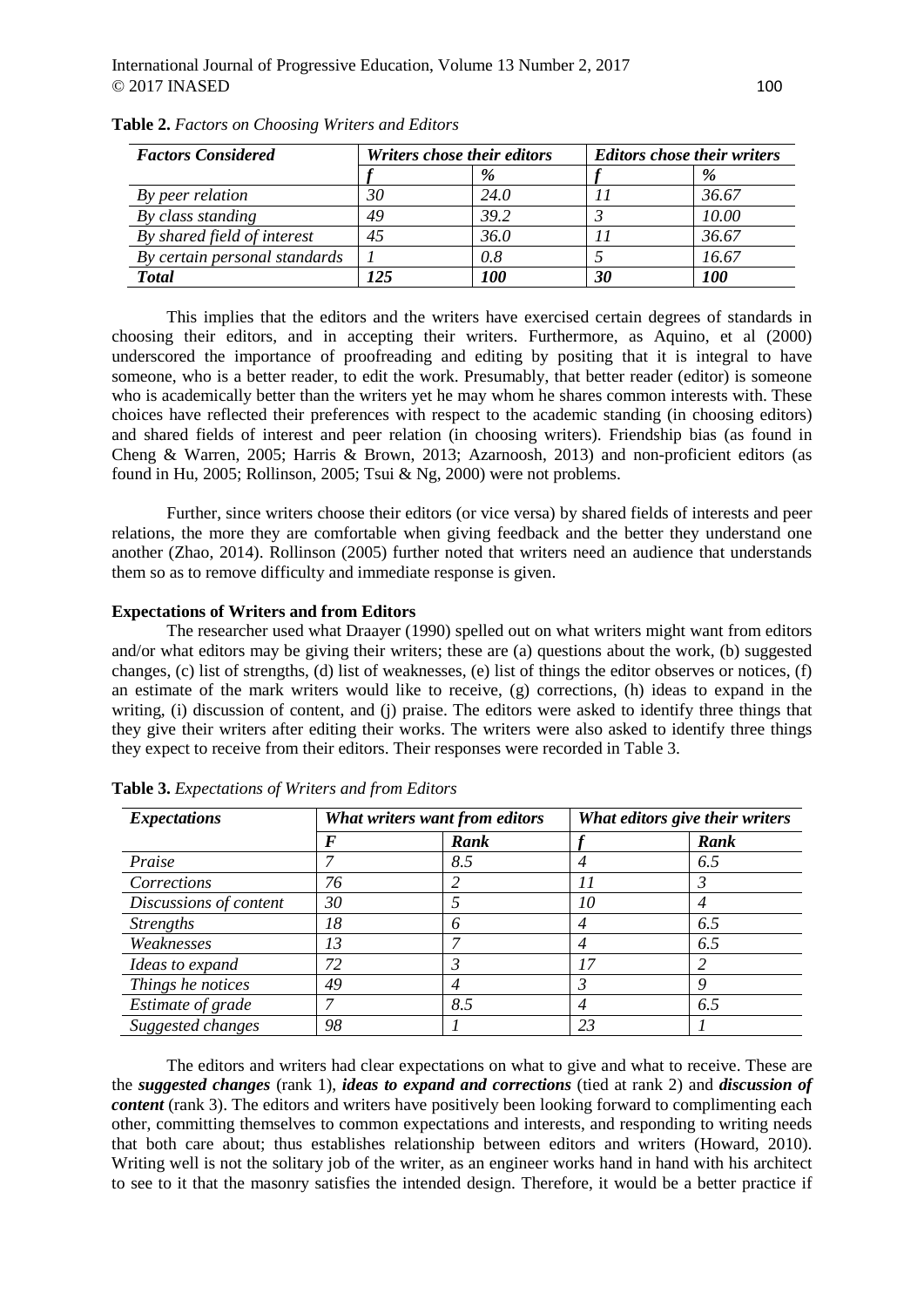student-editors take the editorial enterprise very seriously, and student-writers insist that they submit their writings for editing. Both should fully understand their mutual responsibilities. Their consistent responses exemplify their mutual responsibilities over the work at hand.

Surprisingly, both the editors and writers were not up to grades but for the development of ideas. They were more interested at improving the work and the various ways of doing it. This finding further implies that writing is not considered by the writers and editors as a product but a process, a work in progress.

Similarly, according to Min (2005), students claimed to have gained more awareness on their own writing because of the suggestions given by their editors. Students also claimed that their peers had good suggestions for improving their writings (Hu, 2005). In addition, students may develop a 'sense of ownership of text' as they are not obligated to use all the comments and suggestions they received (Tsui & Ng, 2000: 162).

### **Most Common Writing Problems**

Asked what writing errors they encountered in most of the writings they had edited, the editors' responses are shown in Table 4.

The most common writing problems identified were along *vocabulary use* (rank 1), *placement of sentences* (rank 2) and *defining purposes and surface errors* (tied at rank 3), respectively. Writers had problems in using appropriate vocabulary particularly in keeping the tone and mood of their writings. They also had problems in sentence placements, whether clefted or fronted, active or passive, dangling or run on, among others. Furthermore, the purpose of their writings was hard to tell by reading the introductory paragraph. A number of the writings were also riddled with surface errors such as spelling, punctuation, syllabication, among others. Mawlawi Diab (2010) also showed that the students committed errors on subject/verb agreement, pronoun agreement, wrong choice of words, and sentence structures.

| <b>Writing Problems</b> | F  | Rank |
|-------------------------|----|------|
| Defining purpose        | 10 | 3.5  |
| Irrelevant materials    | 4  |      |
| Placement of sentences  | 13 |      |
| Sentence variety        |    |      |
| Voice and style         |    |      |
| Vocabulary use          |    |      |
| Order                   | 6  |      |
| Surface errors          |    | 3.5  |

**Table 4.** *Most Common Writing Problems Identified by Editors*

Moreover, the intention of this exercise is not only to consider the writing as good or bad, but to pursue an approach that leads to "making observations." An observation, according to Draayer (1990), is simply a record of something you noticed, however insignificant it seems. Observations are the foundations of any adequate judgment. Good observations lead writers to attend to something they might otherwise have overlooked. Good observations will also lead editors to make useful suggestions the writer can build on, suggestions that stop short of passing judgment.

Hence, editors are expected to observe (1) what the writer is saying, (2) the content of the writing, and (3) about how they are saying it (or the method). The best moment of peer response comes when writer and editor see a way to enhance the purpose of the writing. At that moment, a light turns on in the writer's head, illuminating the way to a clear and final product, explained Draayer (1990).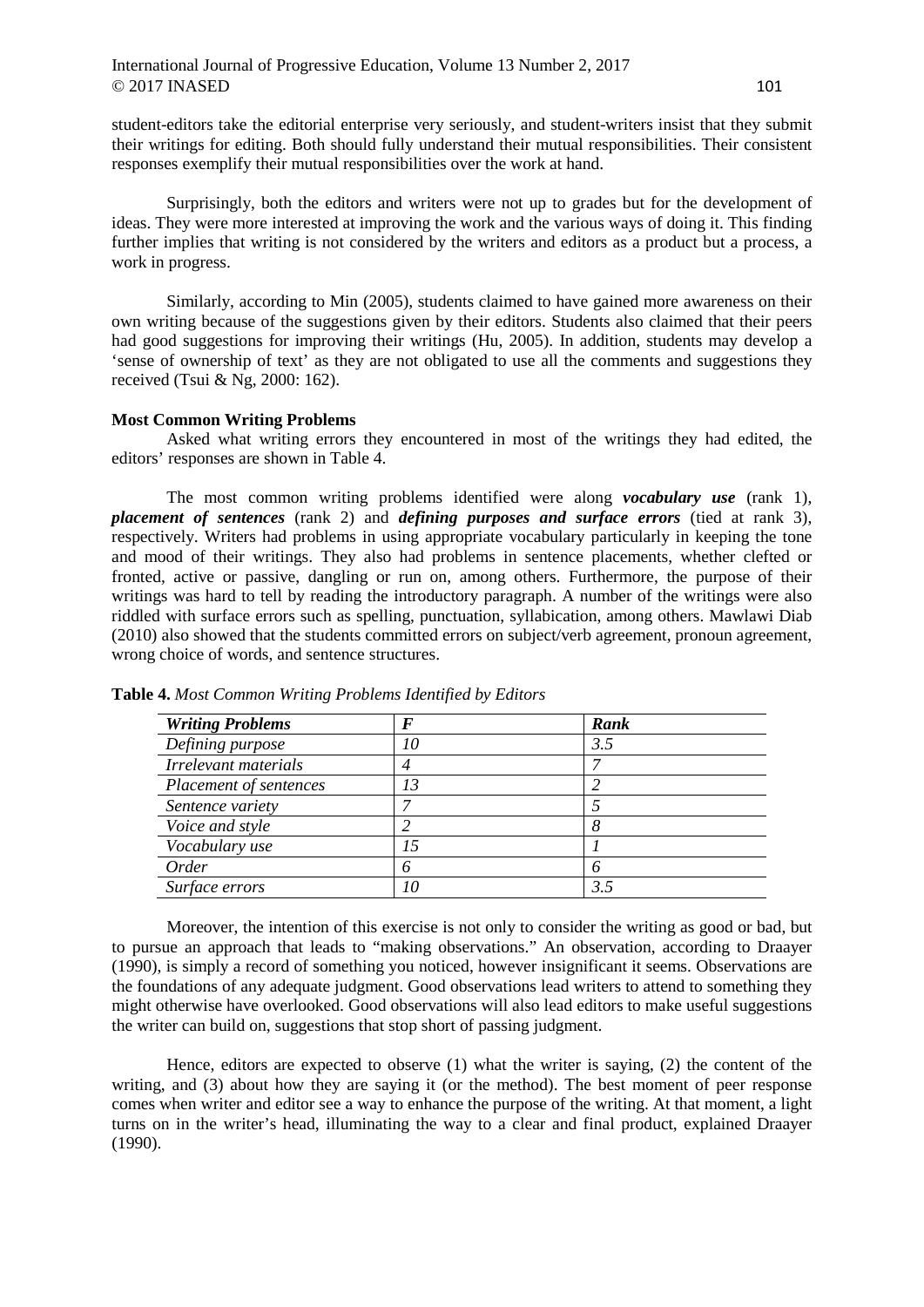# International Journal of Progressive Education, Volume 13 Number 2, 2017  $\odot$  2017 INASED 102

#### **Editor-Writer Relationship**

When asked how they can describe the editor-writer relationships, the 87% of the editors confirmed that they *constantly* worked with their writers. On the part of the writers, 89% of them said that they *constantly* worked with their editors. These constant relationships included exchanging notes on some suggested changes, mirroring activities to test that what had been suggested by the editors were carefully noted and incorporated in the paper, and revising and proofreading activities.

In the light of these editor-writer relationships, Readence, Bean & Baldwin (2001) suggested that peer evaluation can play an important role in the revision process. If students have tried to evaluate their own writing objectively, they would know how hard this process can be. They would know what they want to say, even if the actual version they produced on study is incoherent. A peer reader will quickly find these problems.

Students can become skilled in evaluating each other's writings when they have some practice and clear guidelines on the process. Students should begin editing a peer's work by first complimenting their partner on some aspects of the writing. It is also suggested that students phrase any negative comments as questions. This approach avoids engendering any defensive feelings as a peer helps in the revision process. Hence, the practice of peer response is important because it allows the practice of giving and receiving individual comments (Lundstorm & Baker, 2009).

However, it was found out that 43% of the editors experienced anxiety in editing someone else's writings, and 45% of the writers felt threatened that their writings were critiqued and evaluated by their peers. The anxiety felt by both the editors and writers may have stemmed up from the thought of having another person read and/or edit their writings, though they both knew the benefits of the peer evaluation. When asked if their works improved, 97% of the writers responded in affirmation.

#### **Success and Effectiveness of the Peer Response**

Upon the end of the peer response sessions, it was evaluated to be *successful* by the editors (96.7%) and *successful* by the writers (96.8%), respectively, based on Table 5. No one considered it a failure, and only 3% evaluated the peer response as very successful.

| оf<br><i>Success</i><br>Level | and $\vert$ On the part of the editors |      | On the part of the writers |      |
|-------------------------------|----------------------------------------|------|----------------------------|------|
| <b>Effectiveness</b>          |                                        | $\%$ |                            | %    |
| Very successful               |                                        |      |                            |      |
| Successful                    | 29                                     | 96.7 |                            | 96.8 |
| Failure                       |                                        | 0.0  |                            | 0.C  |

**Table 5.** *Success and Effectiveness of the Peer Response*

Generally, the peer response was a success in its strictest sense. The participants considered it an effective strategy in writing classes. It is through this strategy that participants were able to look at their own writing styles and that of their classmates not at the point of comparing who's a better writer and who's the lousier one; but, comparison on what could have made their works better after submitting it for peer response or peer editing. It may not produce a perfect writer but peer response could undoubtedly produce a diligent writer who listens to his editor and/or reader for comments and suggestions; hence, the start of a healthier peer relationship in an English classroom. As Suzuki (2009) posited, peer revision may have improved both the self-confidence and decision-making of student writers throughout the whole process. Maarof, et al. (2011) also added that since students become aware on how their peers write, how writing takes place, and how revision is carried out, they become more autonomous writers. Also, Bijami, Kashef and Nejad (2013) affirmed that peer response provides a flexible opportunity to help students write critically and with autonomy, and authority.

#### **Conclusions**

Writing has never been a one man's job, for at all times, the writer is the first reader and editor of his own work. Student peer response is an effective way of training students to become good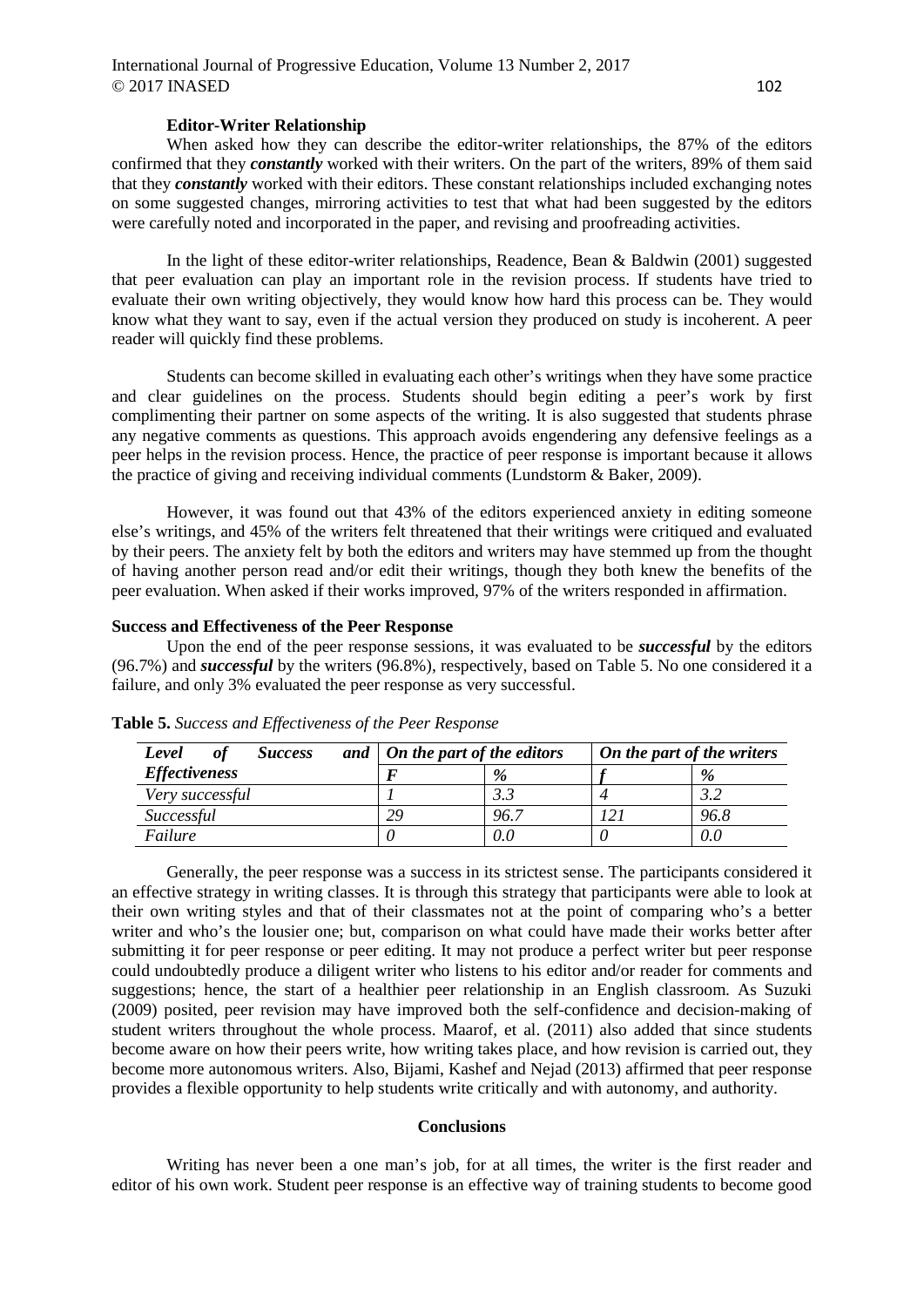editors and readers, by providing them with good scaffolding environments. The dynamism of good peer response in writing depends on the perceived connection between the editors and writers, and their shared expectations. This editorial partnership is successful and effective only when the editors and writers focus their attention on the things they notice on the writing rather than on what they think it should contain, neither the grades nor marks, but on the suggested changes for improvement. The peer response would be an effective way of managing big writing classes, capitalizing on the editing skills of students. This decentralized writing technique empowers students to manage their own pace, control their own taste of subject matter, and appraise their own style.

## **References**

- Aquino, F. O. et.al (2000). *Business English & Correspondence.* Mandaluyong City: National Book Store.
- Azarnoosh, M. (2013). Peer assessment in an EFL context: attitudes and friendship bias. *Language Testing in Asia 2013, 3 (11).*
- Bijami, M., Kashef, S. H. & Nejad, M. S. (2013). Peer feedback in learning English writing: Advantages and disadvantages. *Journal of Studies in Education, 3 (4), 91-97.*
- Bruffee, K.A. (1984). Collaborative Learning and the Conversation of Mankind. *College English, 28 (1), 181-188.*
- Cheng, W. & Warren, M. (2005). Peer assessment of language proficiency. *Language Testing, 22 (1), 93-121.*
- Christianakis, M. (2010). "I don't need your help!" Peer status, race, and gender during peer writing interactions. *Journal of Literacy Research, 42 (4), 418-458.*
- Corbin, B. (2012). Improving L2 peer-feedback. Retrieved from www.bryancorbin.net/.../2012/...Improving-L2-P.
- Draayer, K. (1990). *Discoveries in Writing.* Ontario: Thompson Canada Limited.
- Eryaman, M. Y. (2008). Writing, method and hermeneutics: Towards an existential pedagogy. *Elementary Education Online, 7*(1), 2-14.
- Eryaman, M. Y. & Genc, S. Z. (2010). Learning theories. In C. Kridel (Ed.). *Encyclopedia of Curriculum Studies.* Sage Publications.
- Farrah, M. (2012). The impact of peer feedback on improving the writing skills among Hebron university students. *An-Najah Univ.J.Res. (Humanities), 26 (1), 180-210.*
- Gee, J. P. (2005). Meaning making, communities of practice, and analytical toolkits. *Journal of Sociolinguistics (9) 4, 590-594.*
- Goalty, A. (2005). *An Introductory Course Book of Critical Reading and Writing*. Routledge: London and New York: Taylor and Francis Group.
- Gutierrez, K. D. (2008). Developing a sociocritical literacy in the third space. *Reading Research Quarterly, 43 (2), 148-164.*
- Gutierrez, K. D. & Stone, L. D. (2000). Synchronic and diachronic dimensions of social practice: An emerging methodology for cultural-historical perspectives on literacy learning. In C. D. Lee & P. Smagorinsky (Eds.), *Vygostkian perspective on literacy research* (pp. 150-164). New York: Cambridge University Press.
- Hansen, J. & Liu, J. (2005). 'Guiding Principles for Effective Peer Response'. *ELT Journal, 59 (1), 31-38.*
- Harris, L. R. & Brown, G. T. L. (2013). Opportunities to consider when using peer- and selfassessment to improve student learning: Case studies into teachers' implementation. *Teaching and Teacher Education, 36 (11), 1010-111.*